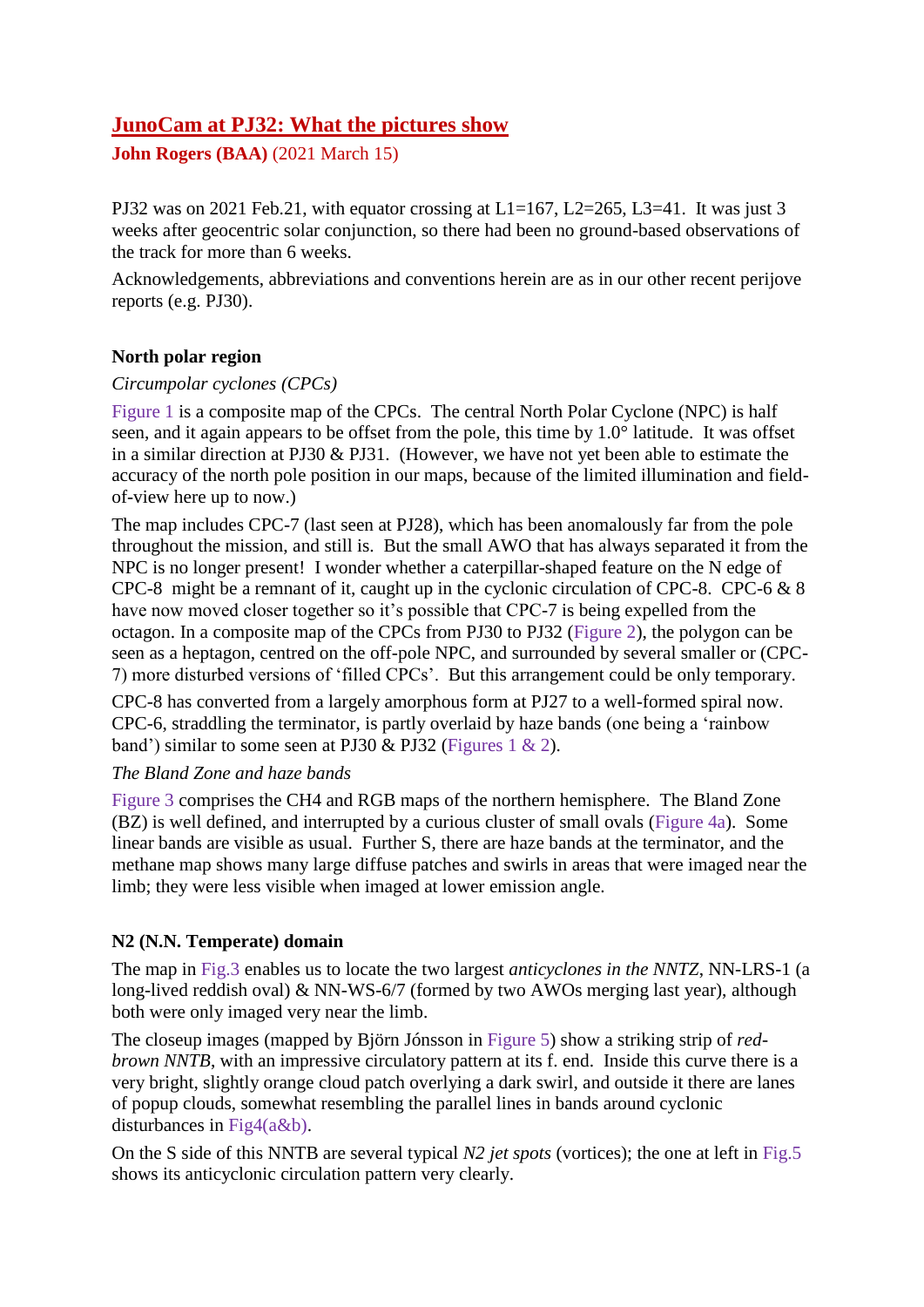## **N. Temperate & Tropical domains**

Figure 6 is a global map from the images, in our usual style.

The NTB and NEB are both in the late stages of their typical great upheavals that occurred in 2020, and now quiescent. Thy show no large features in the JunoCam images, but are all filled with small-scale turbulence. The NTB is divisible into a dark grey north component, a browner component S of it, and a pale fawn southern fringe, which is only a feeble copy of the "big red stripe" of 2017. The NEB is still fully expanded at this longitude, and its ubiquitous small-scale turbulence is reddish. It includes what looks like an incipient barge  $-$  a cyclonic spiral trailing smaller vortices in its arms.

## **Equatorial Zone (EZ)**

On the NEBs edge, there is a typical large NEBs dark formation (NEDF) visible in the later images (Figure 6). But in the closeup images there is a much smaller, but conspicuous, miniature version of a NEDF (Figure 7). There are faint whitish streaks of haze running over it and over the adjacent NEB, and rafts of tiny sharp-edged clouds scattered around it. I wonder if this is one of the faster-moving, possibly deeper features that sometimes appear; we should study ground-based images carefully in the coming months to see if such features are detectable.

The EZ is still filled with a rich diversity of cloud features (e.g. Figure 8). The EZ(N) is lightly shaded and slightly reddish, due to a dense mixture of white, grey and ochre streaks. A very prominent orange Equatorial Band (EB) still occupies the centre of the EZ. The EZ(S) is bright white with dark blue-grey streaks.

Mesoscale waves are absent from the EZ(N), but they are present over almost all of the orange EB (Figure 8). And on both flanks of the EB there are lanes of puffy light clouds showing less regular mesoscale wave patterns: the one on the N flank is feather-shaped (as at PJ30), while on the S flank there are several parallel lanes of dense white clouds with such semi-regular wave-like periodicity, extending over half the EZ(S).

#### **South Tropical domain**

More mesoscale waves can be seen on the SEB(S), as well as meandering waves on the SEBs jet, and a long narrow red haze band (Figure 9). In Figure 9, two trains of mesoscale waves are indicated by white 'combs' to their left, but similar waves occupy most of the space between them. The meandering waves on the SEBs are marked by white asterisks; their mean wavelength here is ~3.8° longitude. The red haze band is indicated by red arrows, and there is a less vivid one a little way S of the SEBs. All these features were also recorded on the SEB(S) at PJ28 and PJ30, likewise in quiescent sectors.

A notable change since 2020 is the appearance of a new dark belt in the STropZ, i.e. a S. Tropical Band (STropB). The map (Figure 6) shows that it extends from the GRS, which has a massive dark grey collar around its S side, emerging in turn from a dark 'hook' on the f. side. The appearance is thus typical of the emergence of a STropB from the GRS, and similar to 2019 May, when the GRS was being disrupted by incoming vortices from the SEBs jet. Shinji Mizumoto and Andy Casely have worked out that the present hook and STropB could have been induced around 2021 Jan.25 (during geocentric solar conjunction), by a large SEBs vortex that had been seen approaching in late 2020.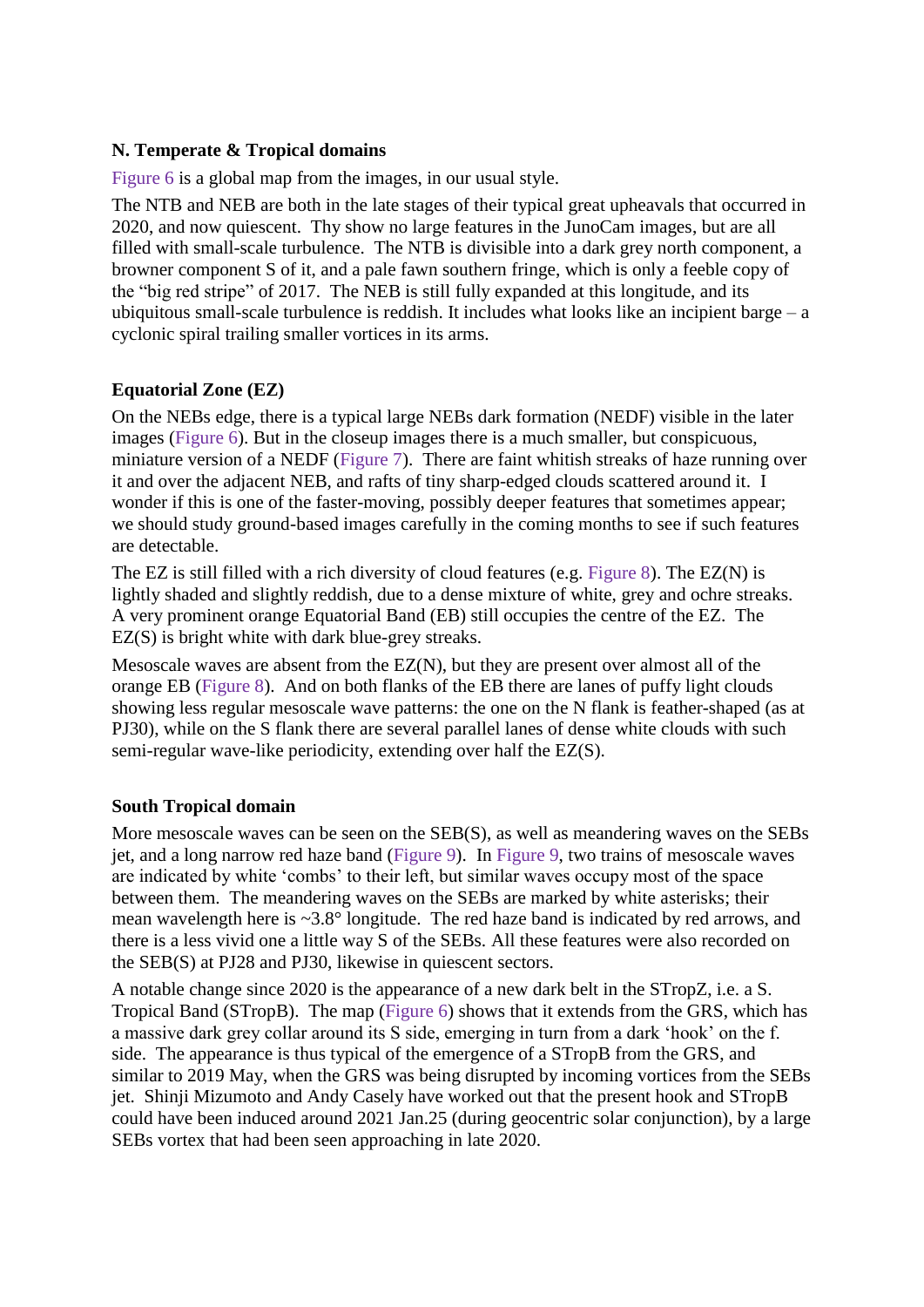## **S. Temperate domain**

At PJ32, oval BA (which is now reddish again) was visible near the limb as anticipated (Figures 6&10), and JunoCam had an excellent view of the dark turbulent STB segment following it. This is now 45° long; it was 38° long in our last ground-based maps in 2020 Nov. Its continuing expansion, its obvious turbulence in the PJ32 images, and the rapid drift rate of oval BA since Nov., all indicate that this STB segment has remained highly active since the STB Spectre collided with it a year ago. It displays vivid examples of orange patches over cyclonic eddies.

The f. end of this STB segment is close to an AWO in the STZ, which is now very similar to the AWOs in the S2 domain (except that it is less methane-bright: Figure 11D). There is another, smaller AWO further f., in the STZ that is still darkened by all this STB activity.

## **High southern domains**

## *S.S. Temperate (S2) domain:*

There is a beautiful chain of four S2-AWOs (Figure 10), which we identify as A2-A5. Two groups have closed up together since last year, so that A1-A5 now form a single chain, mostly separated by FFRs, which show colourful structure. AWOs A7 and A8 can also be located in outbound images (Figure 6).

## *S3 domain:*

This is largely blank, except for a loose chain of small dark rings (probably anticyclonic) straggling f. a FFR seen at the p. limb (Figure 10).

## *S4 domain:*

S4-LRS-1 is nicely presented, on the S side of a FFR (Figure 10). Further f. there is a pair of small, very bright spots erupting within a small cyclonic feature.

## **South polar region**

Figure 11 is a set of composite maps of the SPR, presented in the same style as at other recent perijoves. Juno now passes over the SPR at high altitude so the resolution of the images is poorer than earlier in the mission, but this impairment was compensated during the PJ32 outbound leg by taking every other image at very high quality, to reduce noise. Thus, major features can be recognised around almost the whole circumference (Fig.11A). It was possible to make some good animations, each one covering about one hour. In addition to the wellknown jets, it includes an example of a weak prograde stream running obliquely up to 77° S.

#### *Methane map and haze bands*

The methane map (Fig.11D) shows the bright S. Polar Hood (SPH) with its wavy edge as usual, as well as all the red and white anticyclonic ovals at lower latitudes down to the GRS.

The maps of near-terminator regions (Fig.11C) show a dense pattern of striations over much of the area, both inside and outside the SPH, as at other recent perijoves. The only really conspicuous haze bands are at upper left, also shown in single-image maps in Figure 12. Here, the images show a complex mixture of dark and bright arc-shaped bands which undergo spectacular contrast reversals, not only between dusk and dawn, but even within 30 minutes just after dawn (images 92 & 94). The main set of concentric arcs coincides with a strongly methane-bright bulge of the SPH (Fig.12, right).